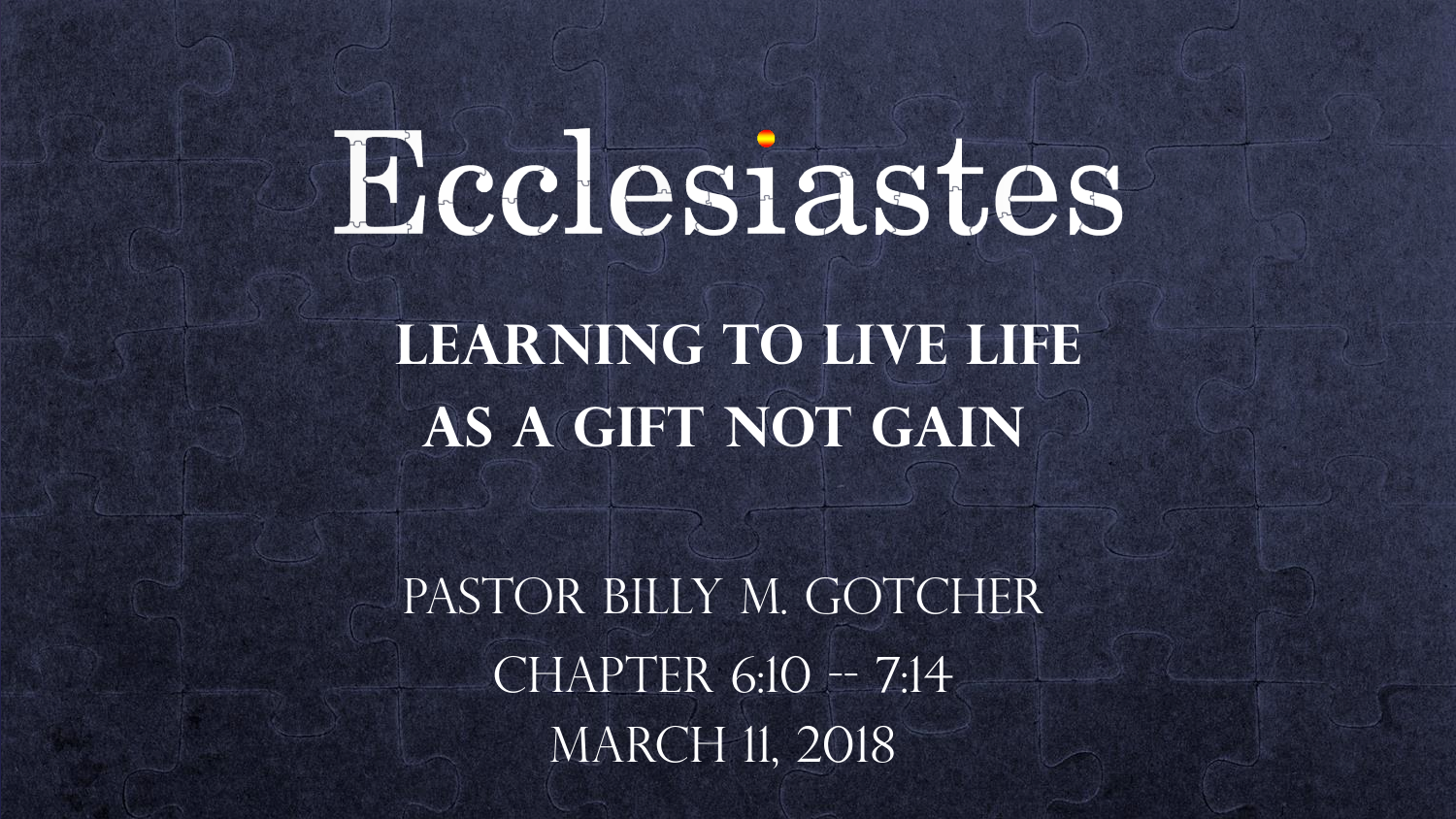## I. Keep your eye on the Prize – Live to finish well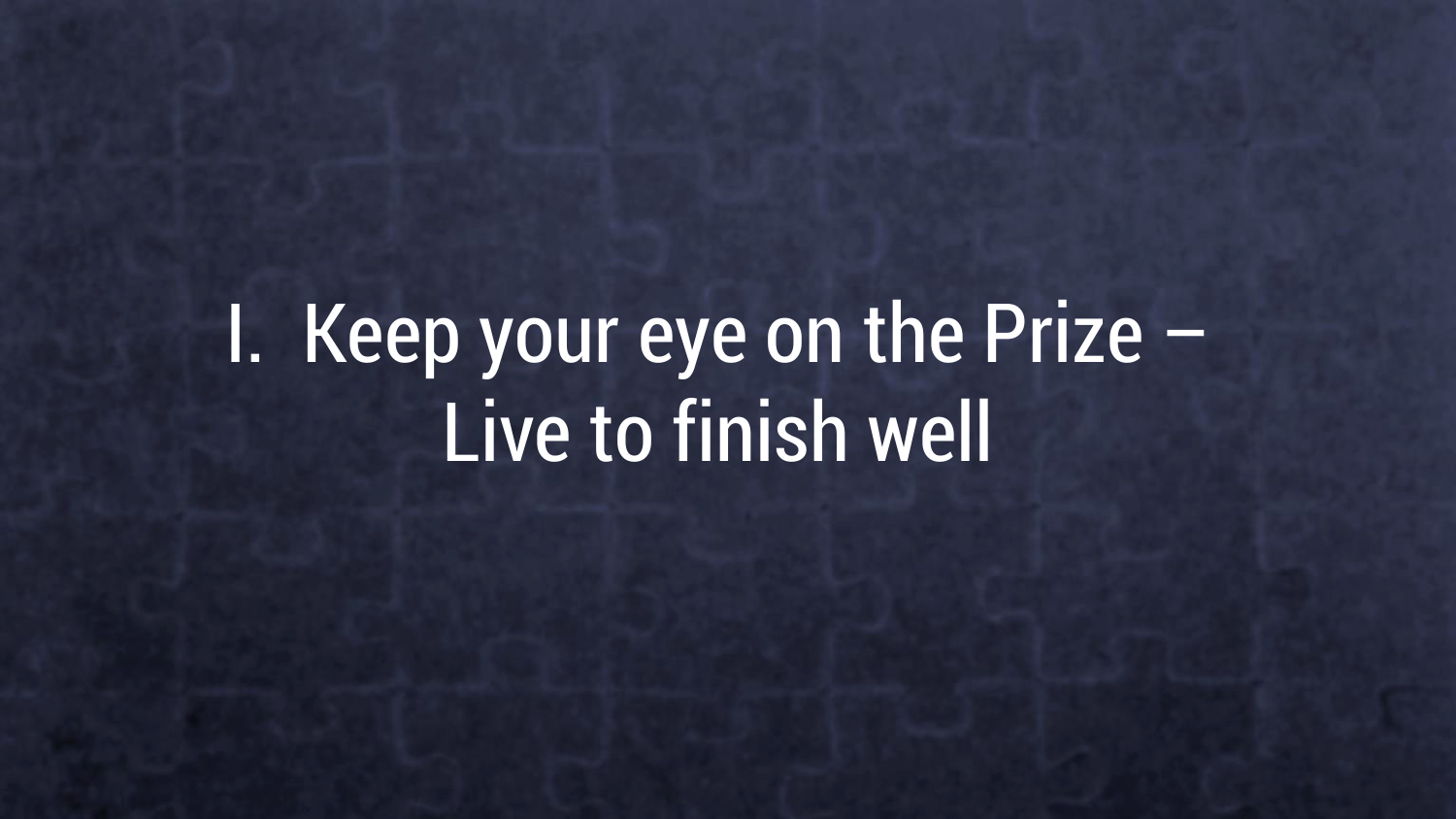Ecclesiastes 6:10–11 10 Whatever one is, he has been named already, For it is known that he *is* man; And **he cannot contend with**  Him who is mightier than he. <sup>11</sup> Since there are many things that increase vanity, *How is man the better?*

#### **McCabe's Translation:**

<sup>10</sup> Whatever exists has already been named, and is what man has been known; for **no one can argue against one who is stronger than he.** <sup>11</sup> For there are many words that increase confusion. *What then is the advantage for man?*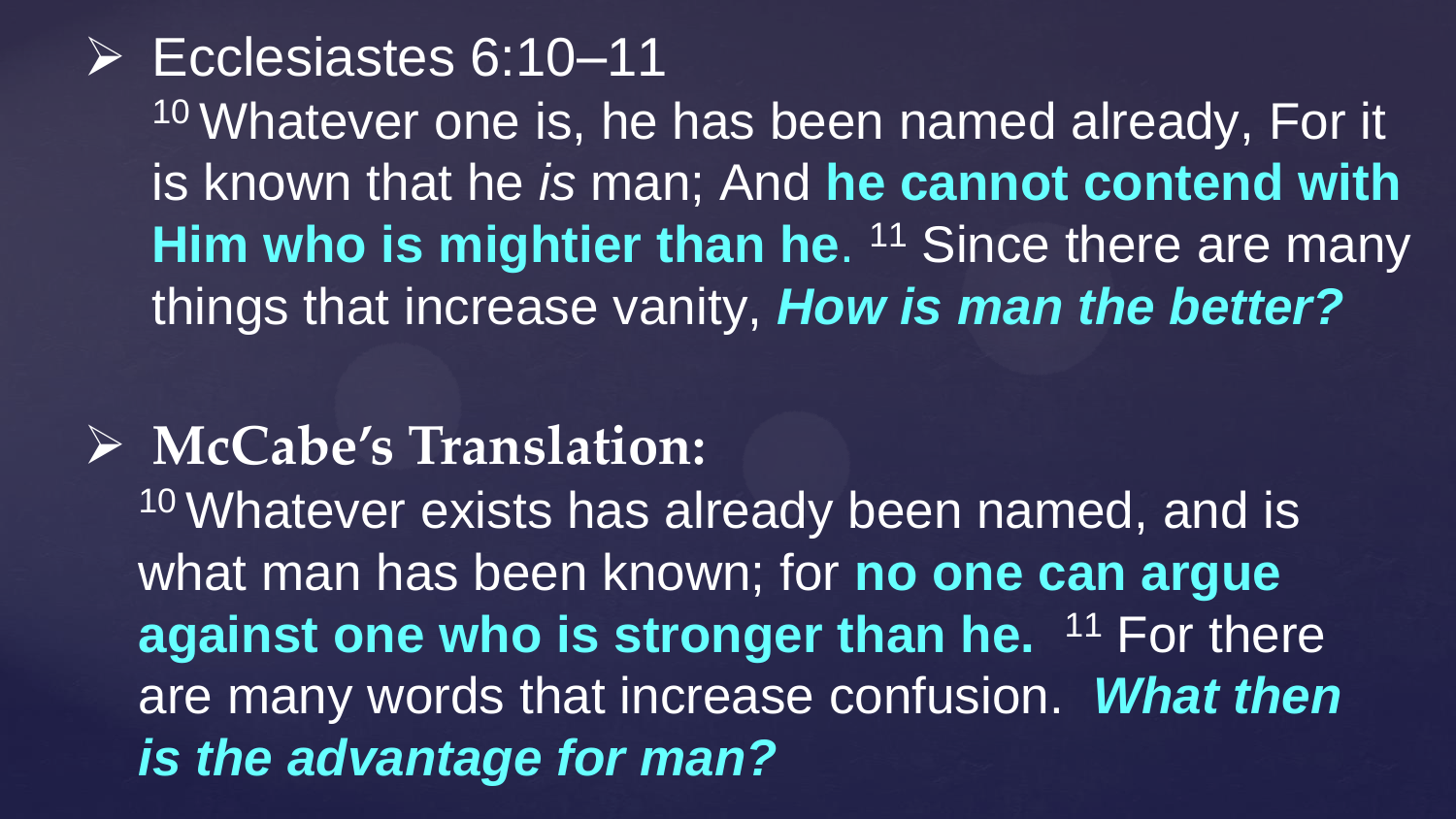Ecclesiastes 6:12 For *who knows what is good for man in life*, all the days of his vain (frustrating and puzzling) life which he passes like a shadow? *Who can tell a man what will*  **happen after him** under the sun?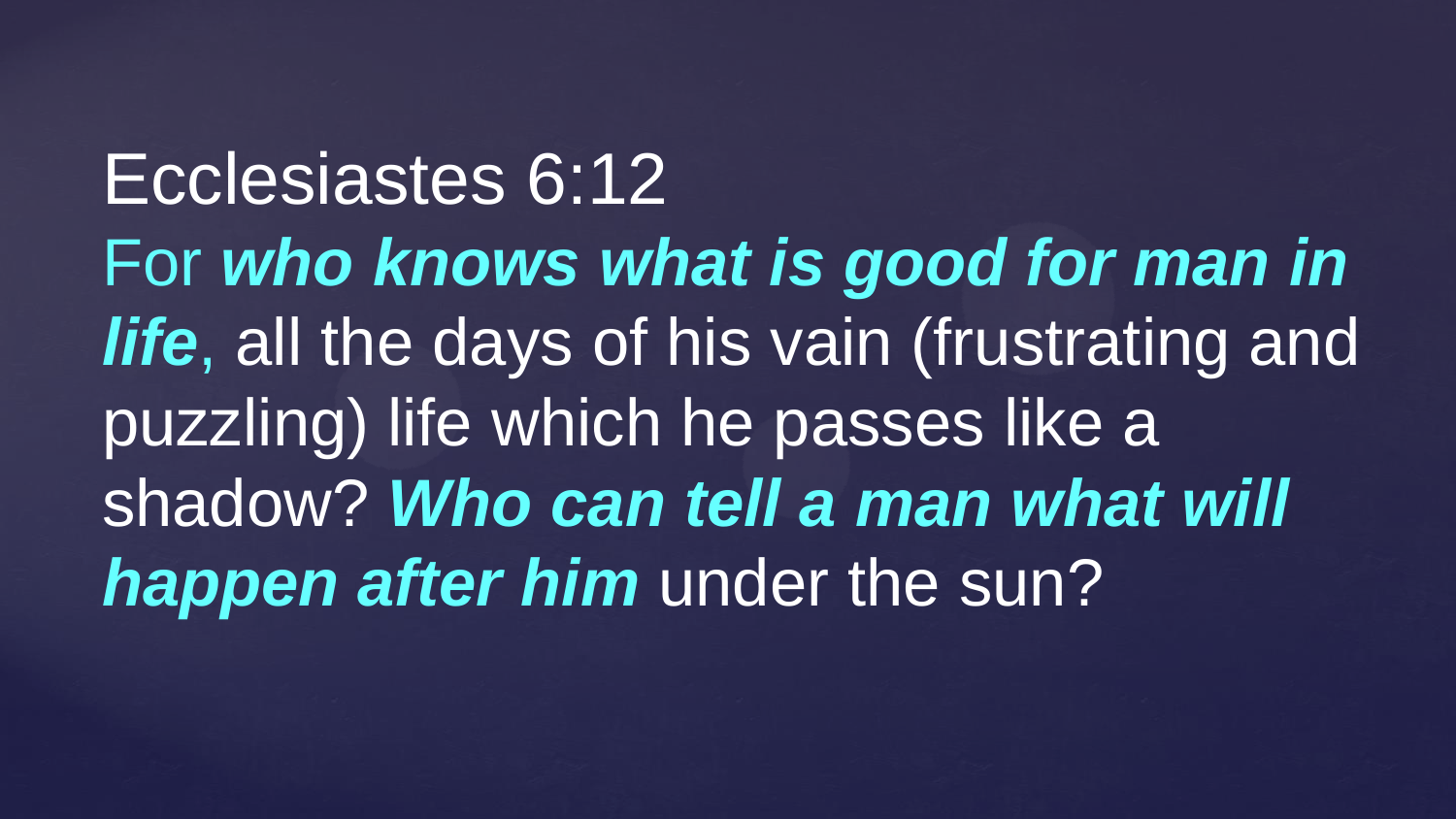## **A. The Prize Worth Pursuing** Ecclesiastes 7:1 & 7:14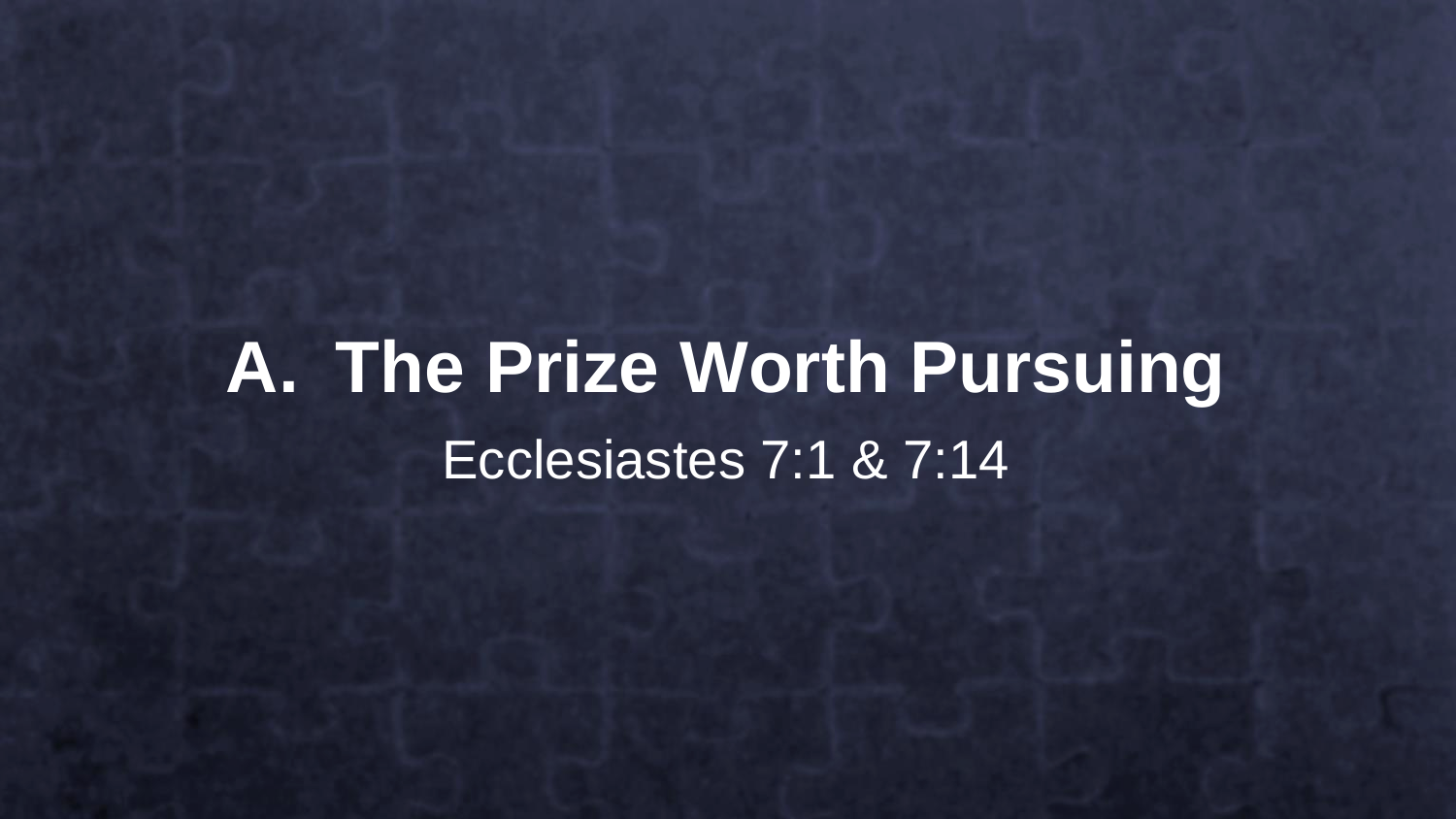Ecclesiastes 7:1 **A good name** *is* **better than** precious ointment, And the day of death than the day of one's birth.

 Ecclesiastes 7:14 In the **day of prosperity** be joyful, But in the **day of adversity** consider: Surely **God has appointed the one as well as the other**, So that man can find out nothing *that will come* after him.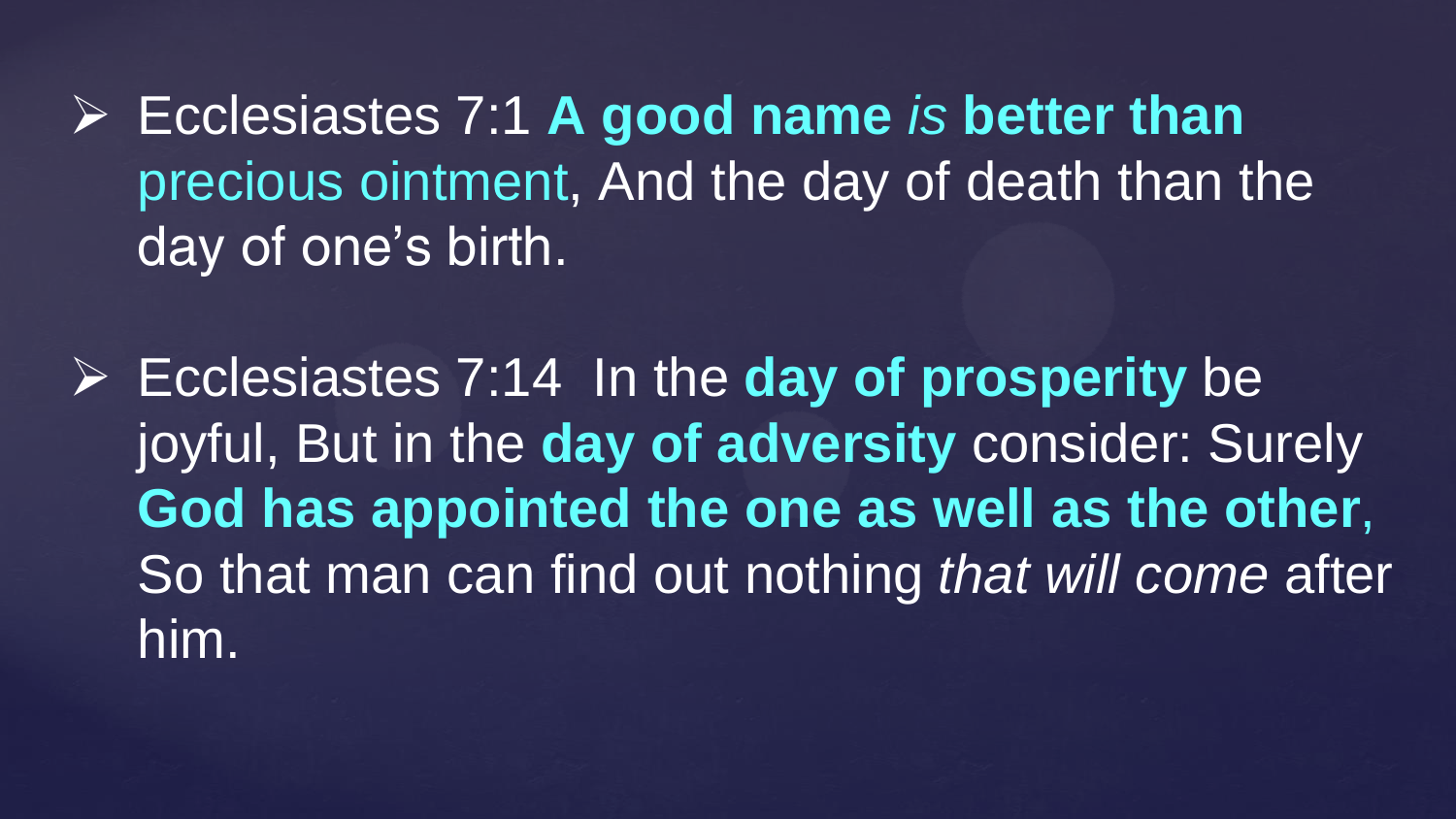**Ephesians 2:10** For we are **His workmanship**, created in Christ Jesus **for good works**, which God prepared beforehand that we should walk in them.

- **Philippians 2:13** for it is **God who works in you** both to will and **to do for** *His* **good pleasure**.
- **► Colossians 1:10 that you may walk worthy of the Lord**, **fully pleasing** *Him,* **being fruitful in every good work** and increasing in the knowledge of God.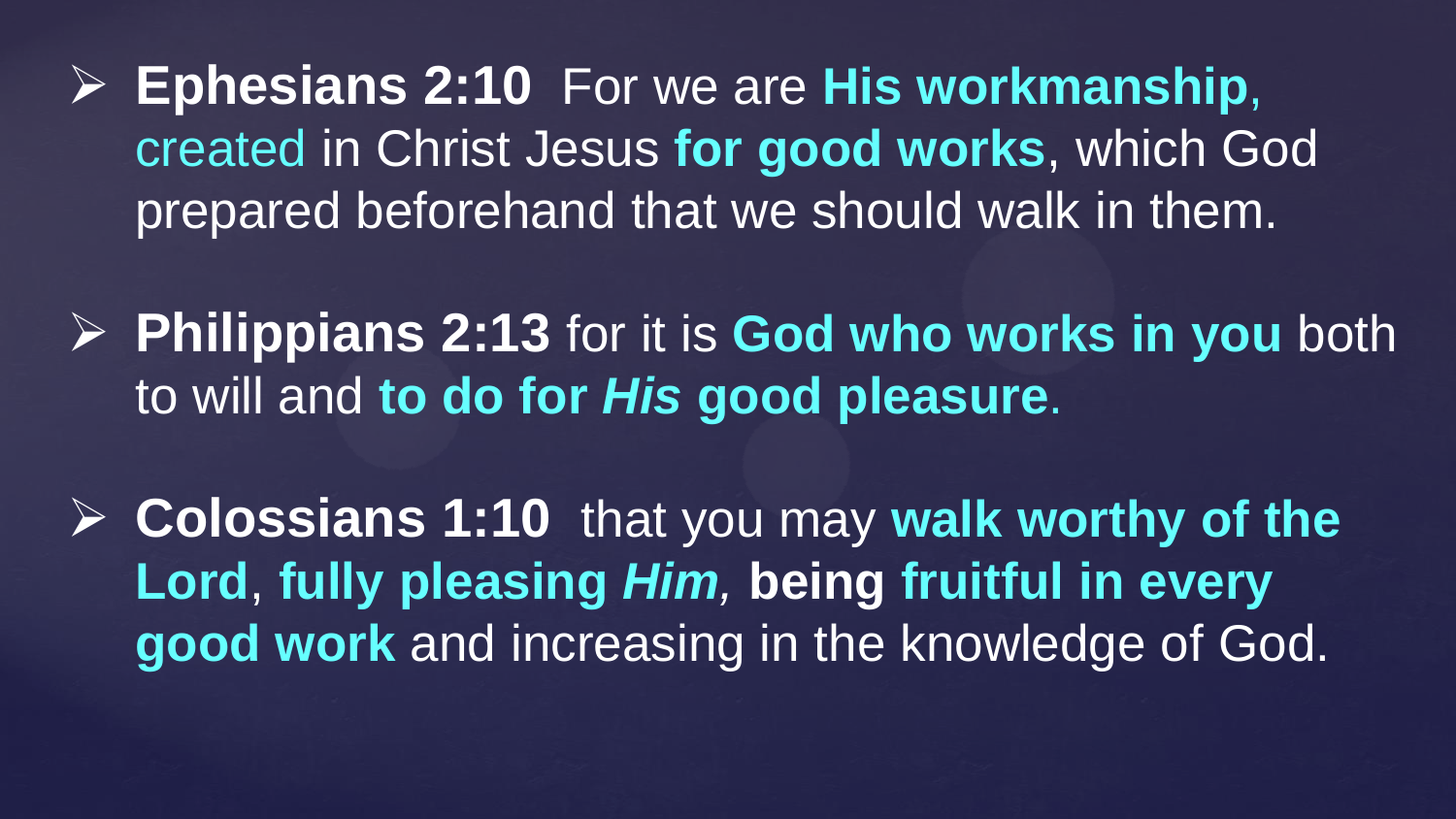### **B. The Pathway We Must Travel In Order To Obtain The Prize**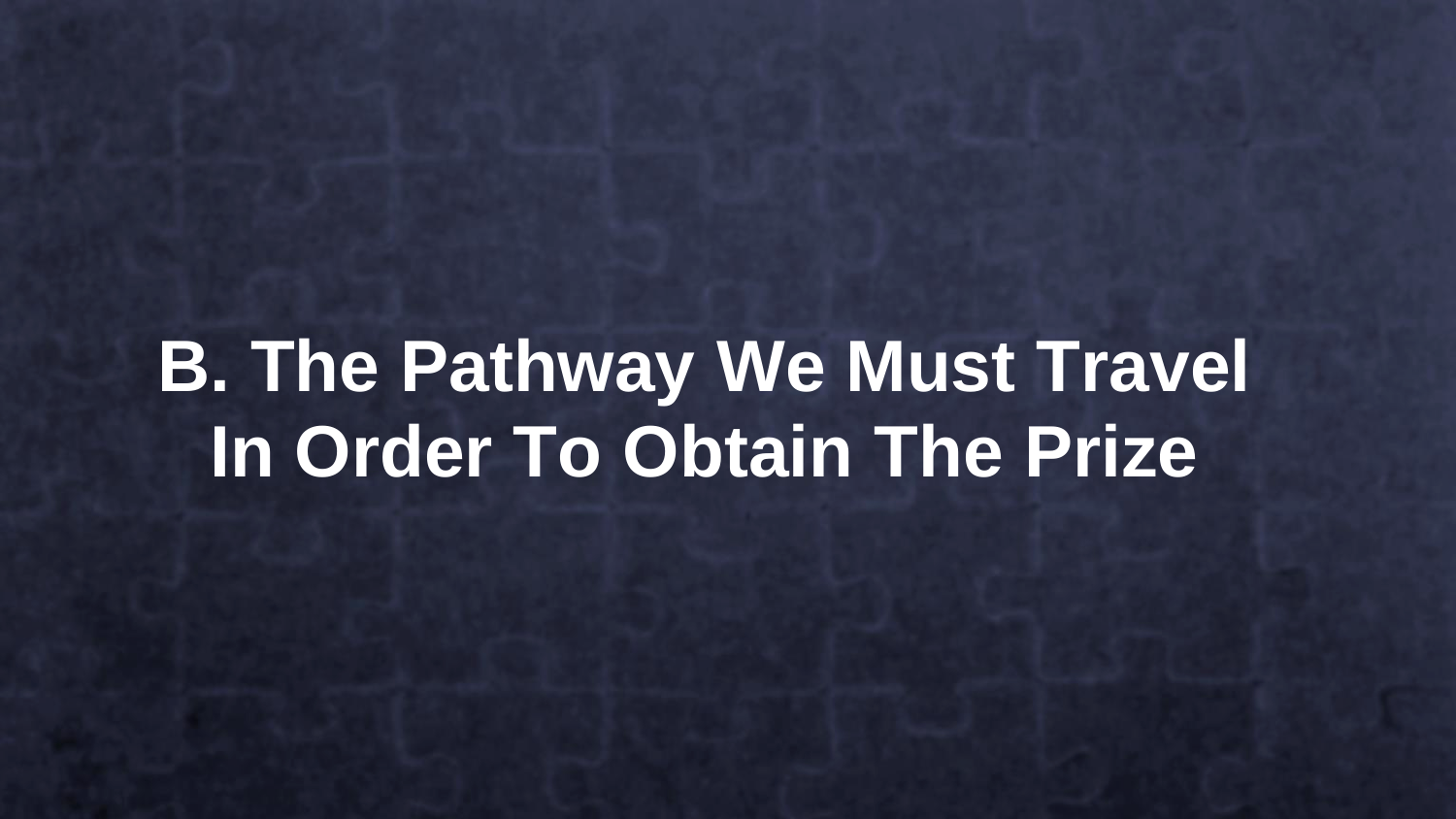#### **1. The Way Of Wisdom Meditates On The Brevity Of Life**

Ecclesiastes 7:2-4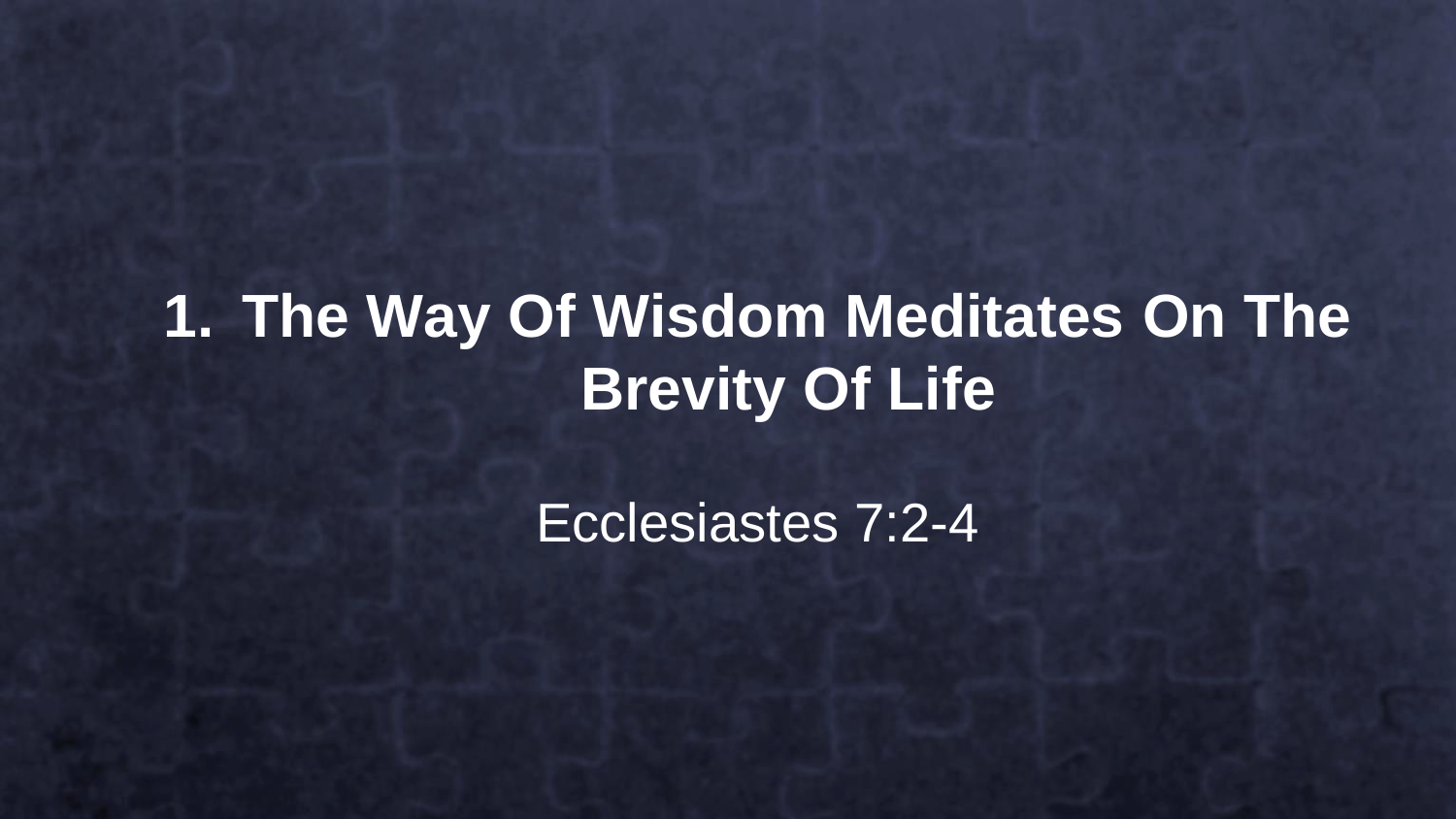#### Ecclesiastes 7:2–4 <sup>2</sup>**Better** to go to the house of mourning than to go to the house of feasting, for that *is* the end of all men; And **the living will take** *it* **to heart**. **<sup>3</sup> Sorrow** *is* **better than laughter**, for by a sad countenance the heart is **made better.** <sup>4</sup> The heart of **the wise** *is* in the house of mourning, but the heart of fools *is* in the house of mirth.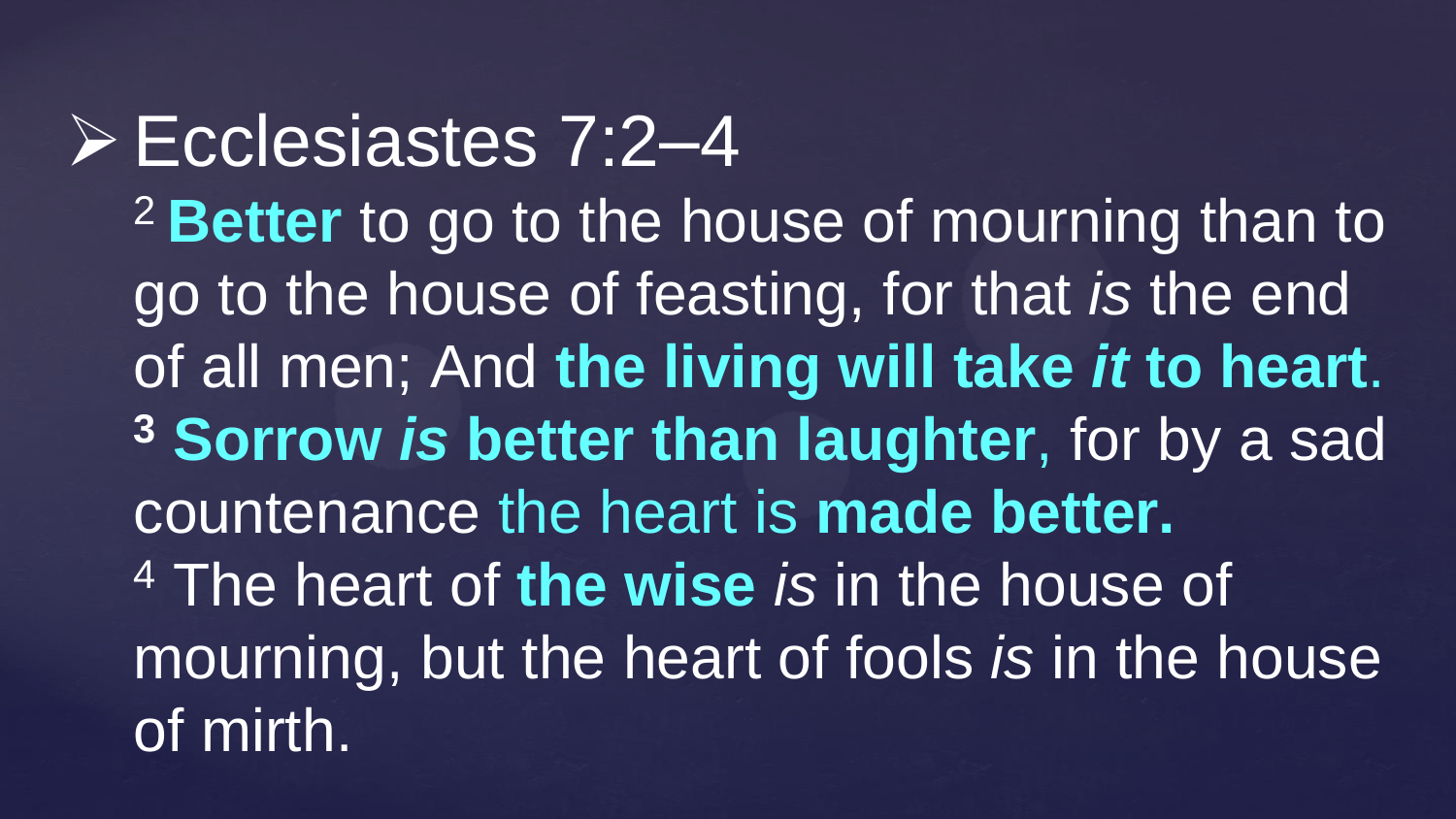Psalm 119:67 Before I was **afflicted** I went astray, But **now I keep Your word**.

 Psalm 119:71 *It is* **good for me** that I have been **afflicted,** That I may learn Your statutes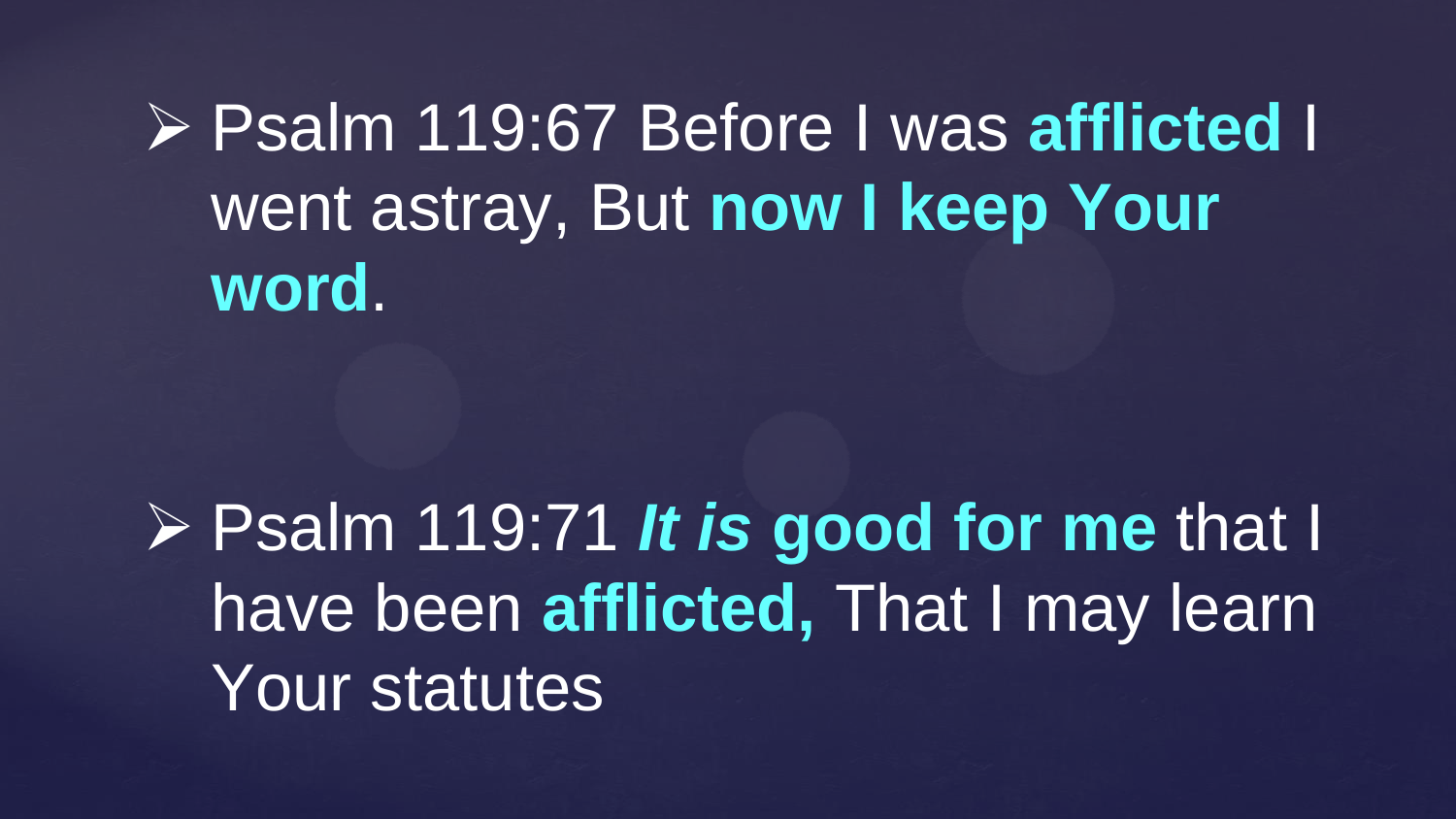Ecclesiastes 7:4 The **heart of the wise** *is* in **the house of mourning**, But the heart of fools *is* in the house of mirth.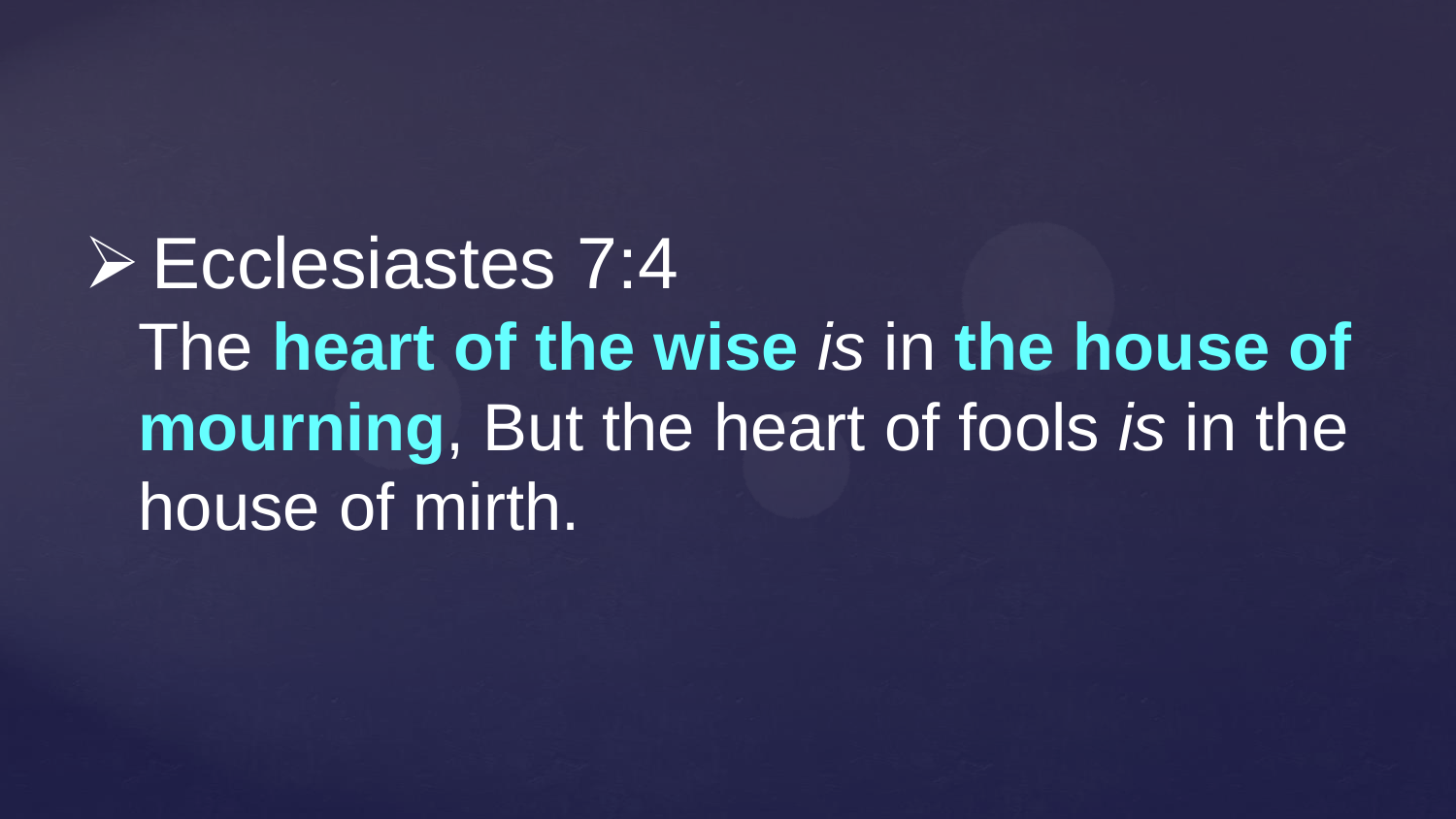#### **2. The Way of Wisdom HONORS God In All Circumstances**

Ecclesiastes 7:5-10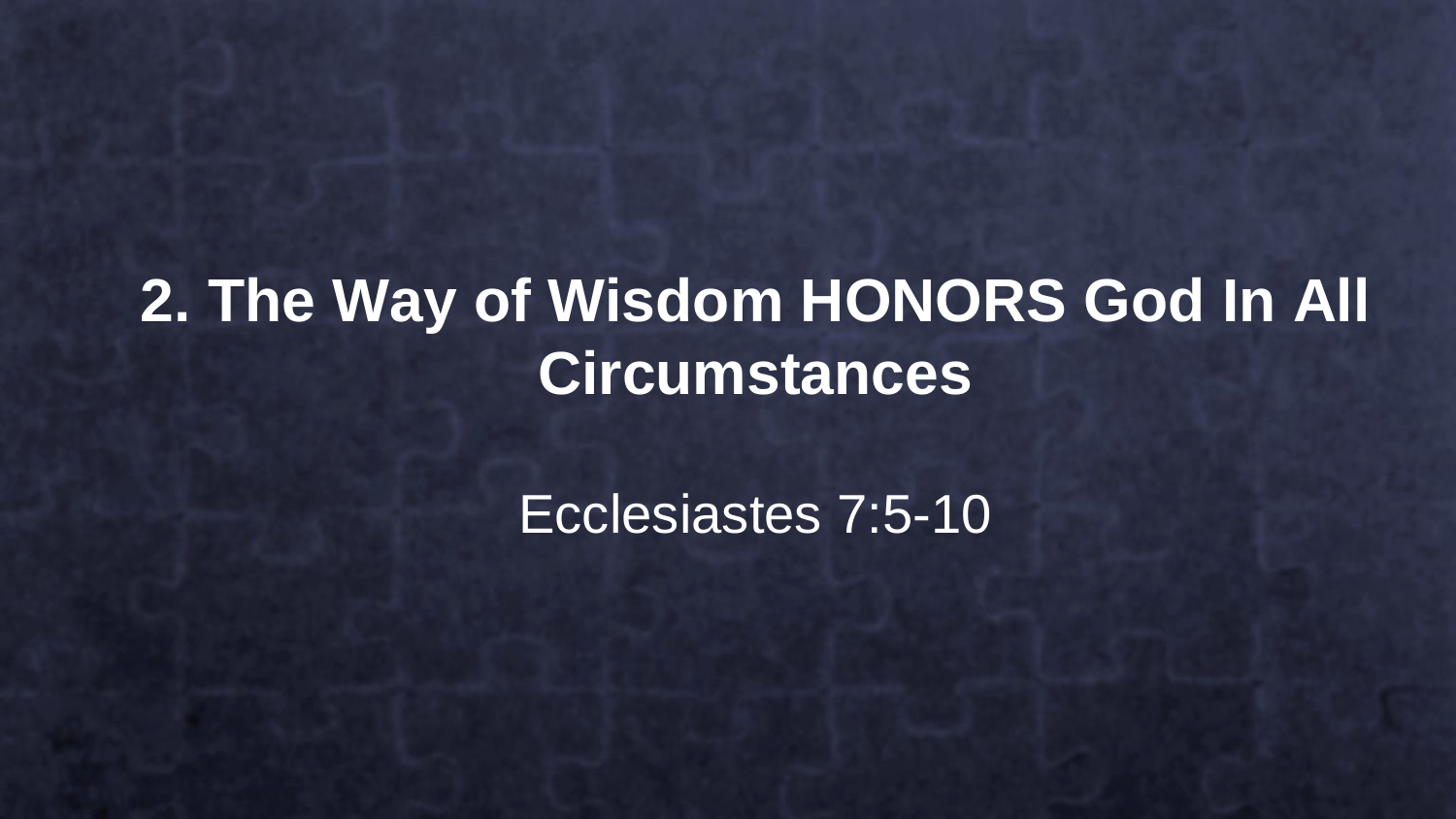*a) We Honor God By Welcoming Wise Counsel – v.v. 5-6*

 Ecclesiastes 7:5–6 5 I*t is* **better to hear the rebuke of the wise** than for a man to hear the song of fools.

<sup>6</sup> For like the crackling of thorns under a pot, so *is* the laughter of the fool. This also is vanity.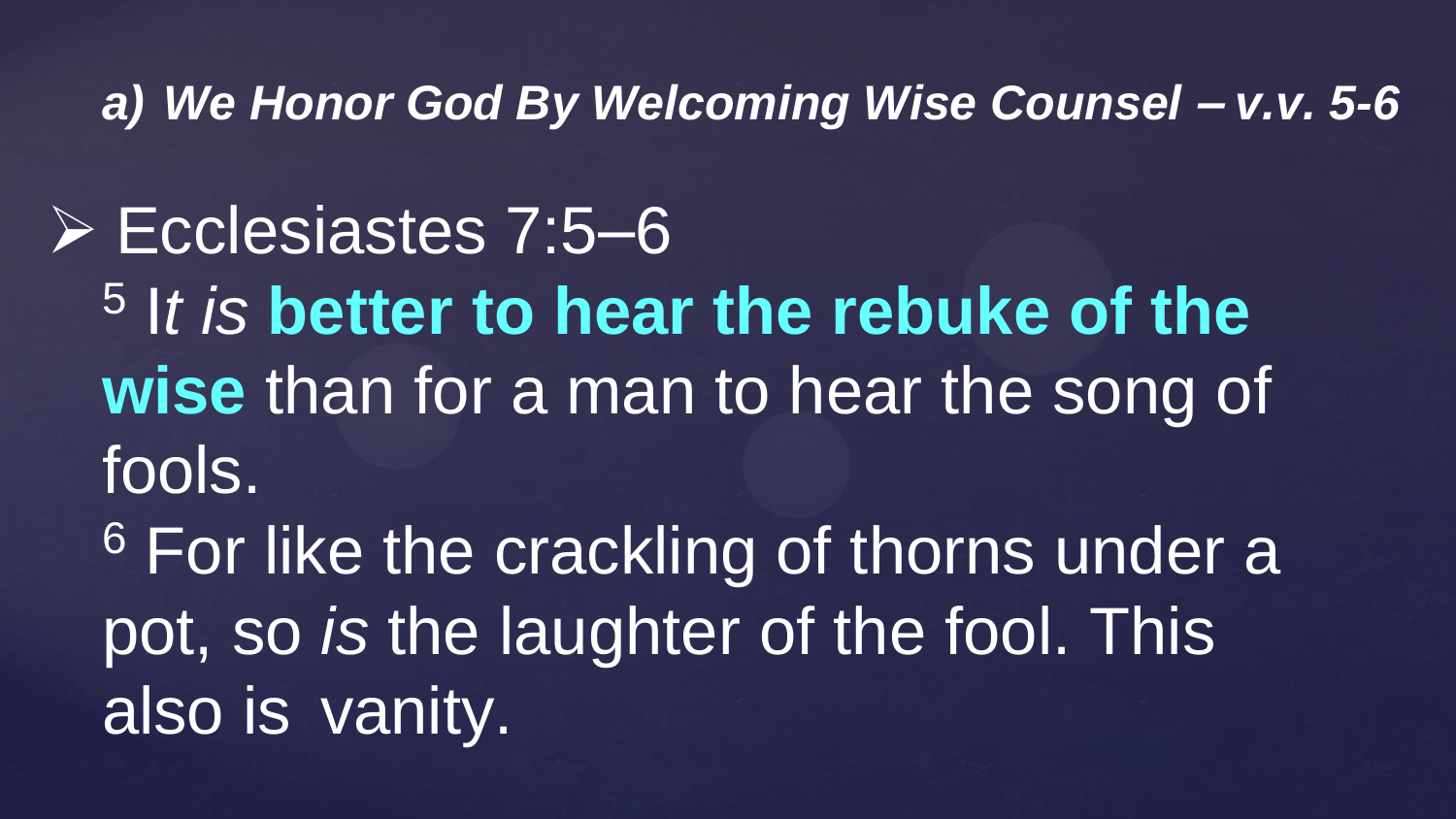*b) We Honor God By Forsaking The Allurement Of Temporal Gain – v. 7*

 Ecclesiastes 7:7 Surely **oppression destroys** a wise *man's* reason, and **a bribe debases** the heart.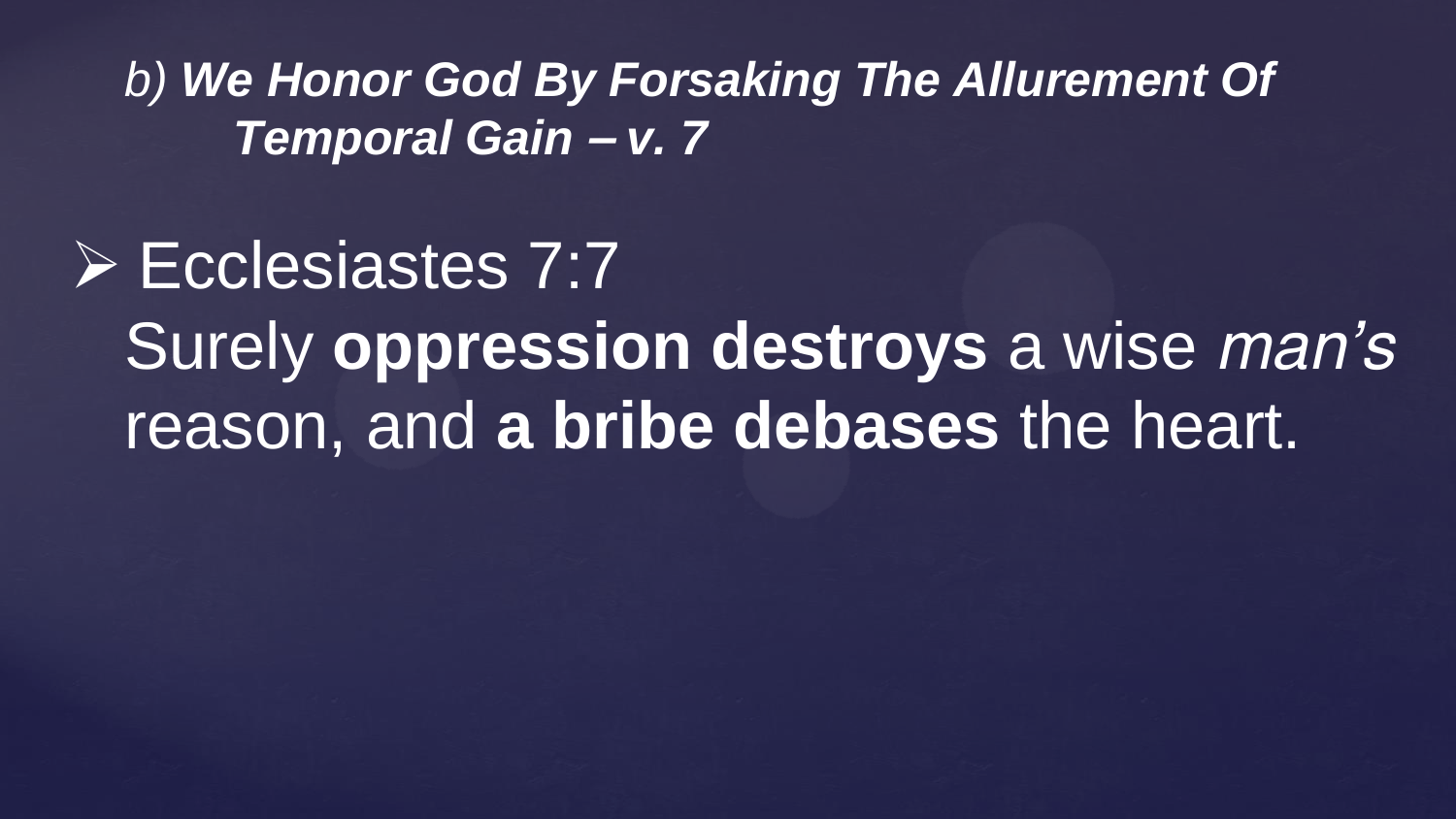#### *c) We honor God with persevering patience – v.v. 8-9.*

Ecclesiastes 7:8–9 <sup>8</sup>**The end of a thing** *is* **better than its beginning**; The **patient in spirit** *is* **better than the proud in spirit.** <sup>9</sup> Do not hasten in your spirit to be angry, For anger rests in the bosom of fools.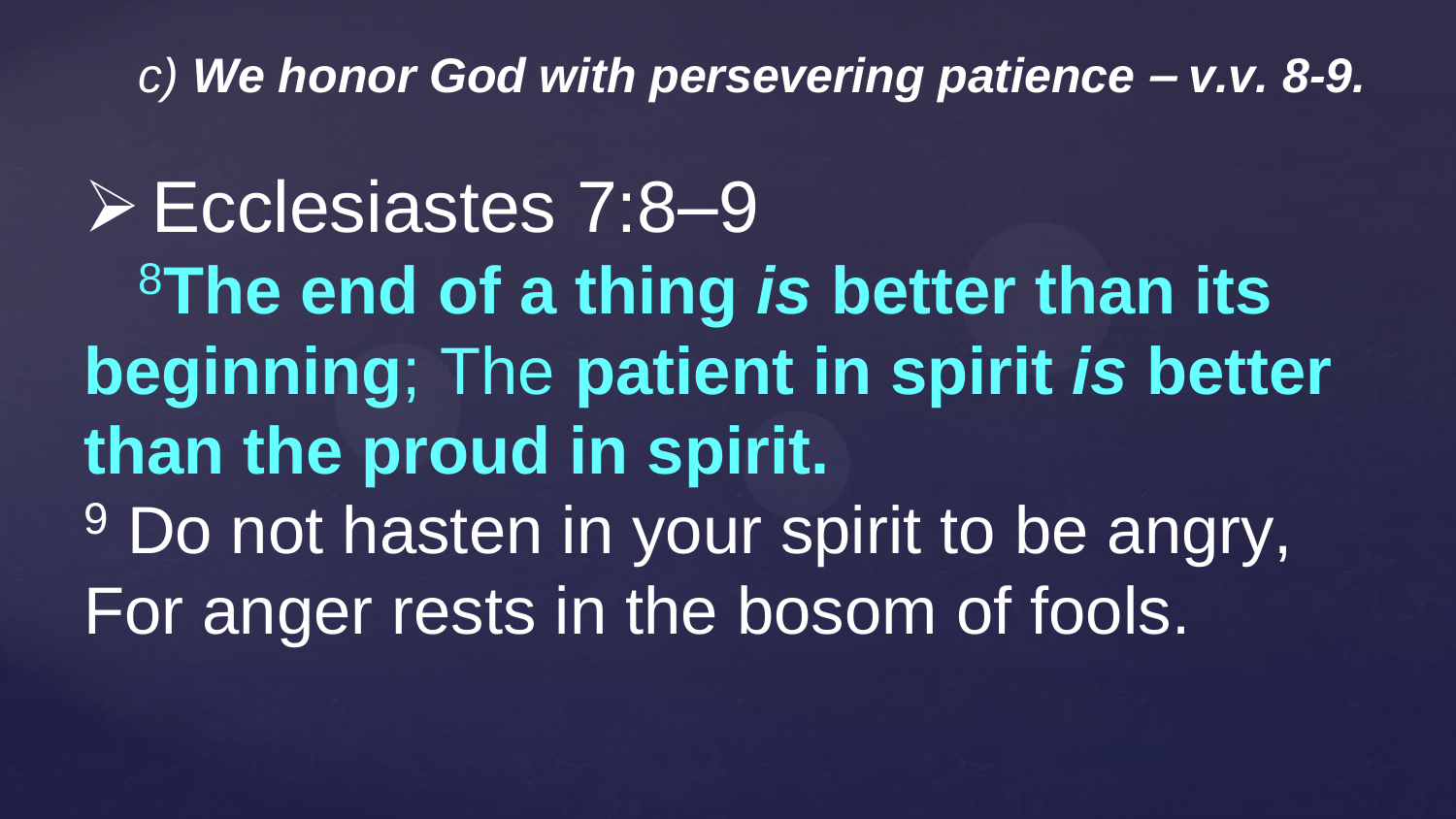*d) We Honor God By Living For Him In The Present– v. 10.*

Ecclesiastes 7:10 Do not say, "**Why were the former days better than these**?" For you do not inquire wisely concerning this.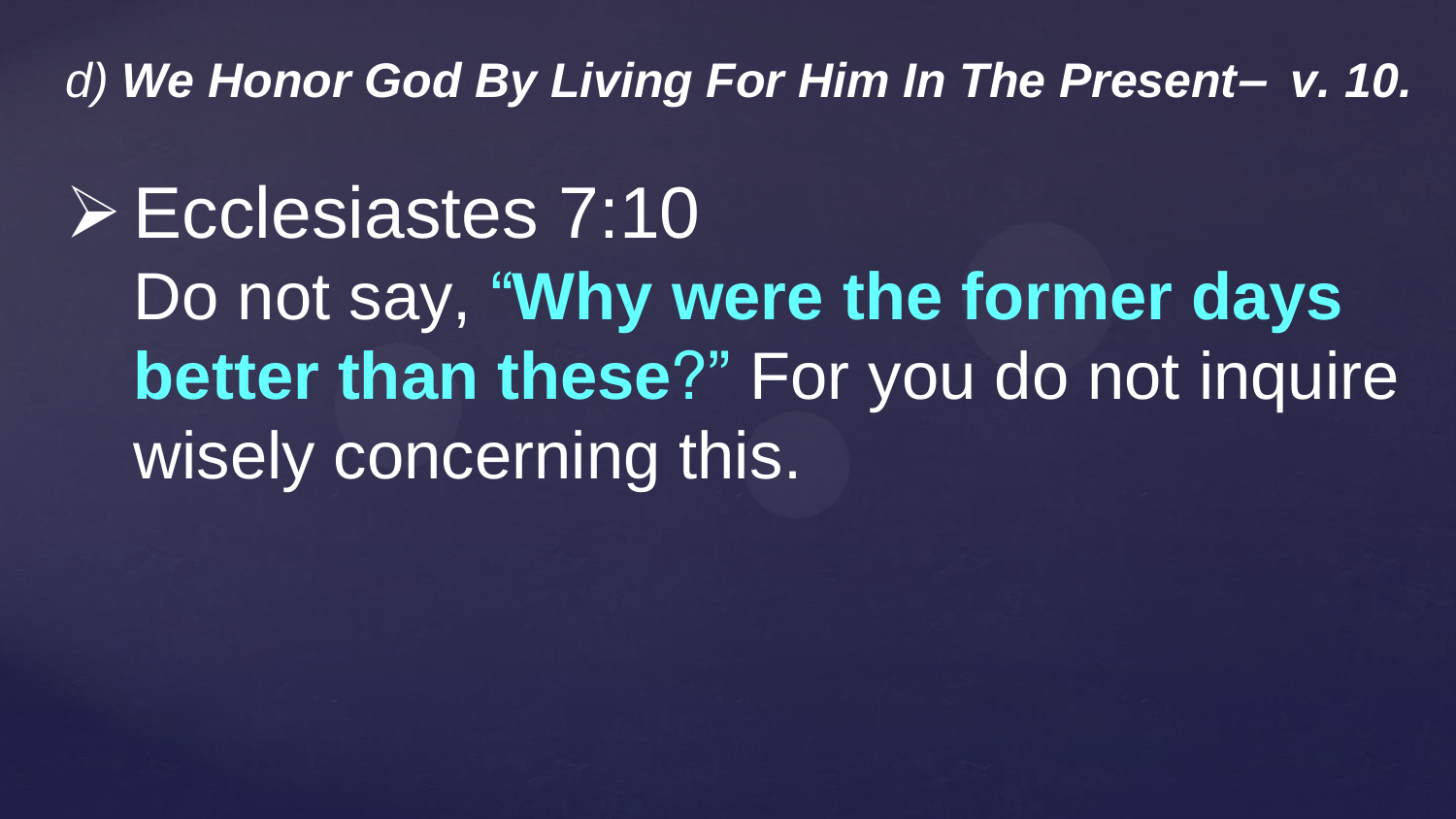#### **3. The Way Of Wisdom Is More Valuable Than Wealth**

Ecclesiastes 7:11-12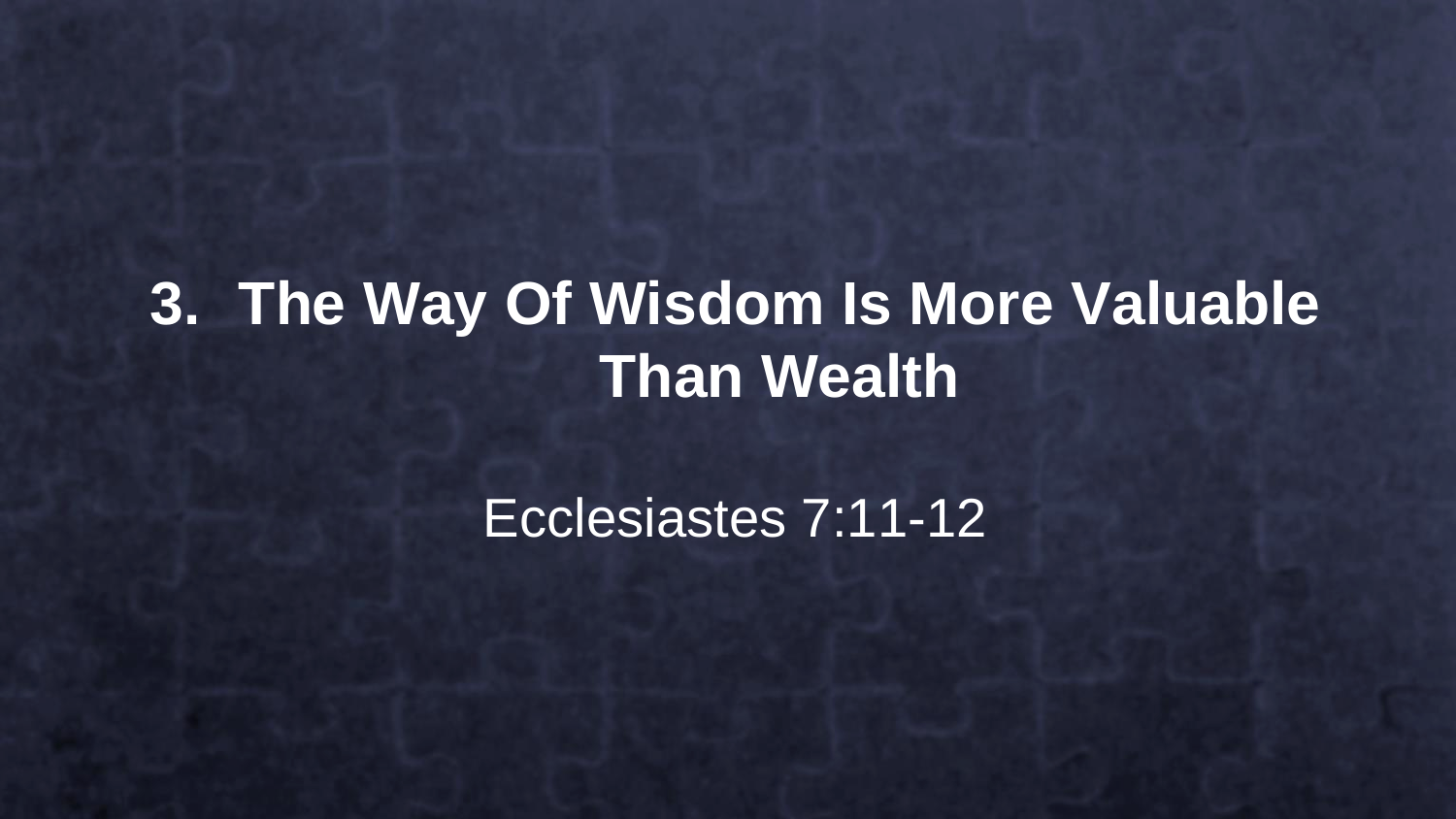Ecclesiastes 7:11–12 **<sup>7</sup> Wisdom** *is* **good** with an inheritance, and profitable to those who see the sun. <sup>12</sup> For wisdom *is* a defense *as* money *is* a defense, but the excellence of knowledge *is that* **wisdom gives life** to those who have it.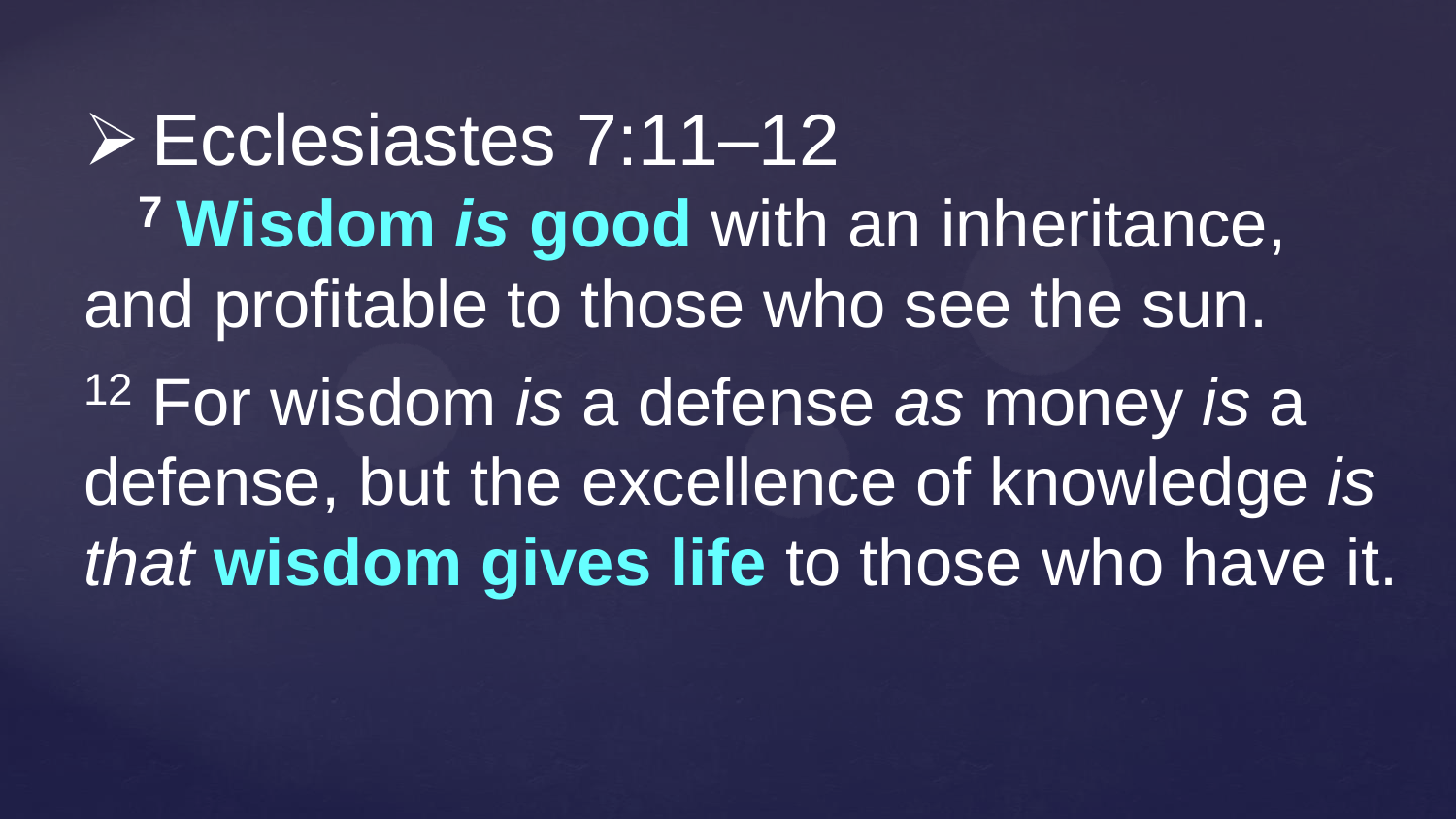#### **4. The Way Of Wisdom Trusts The Unchanging Character Of God**

Ecclesiastes 7:13-14